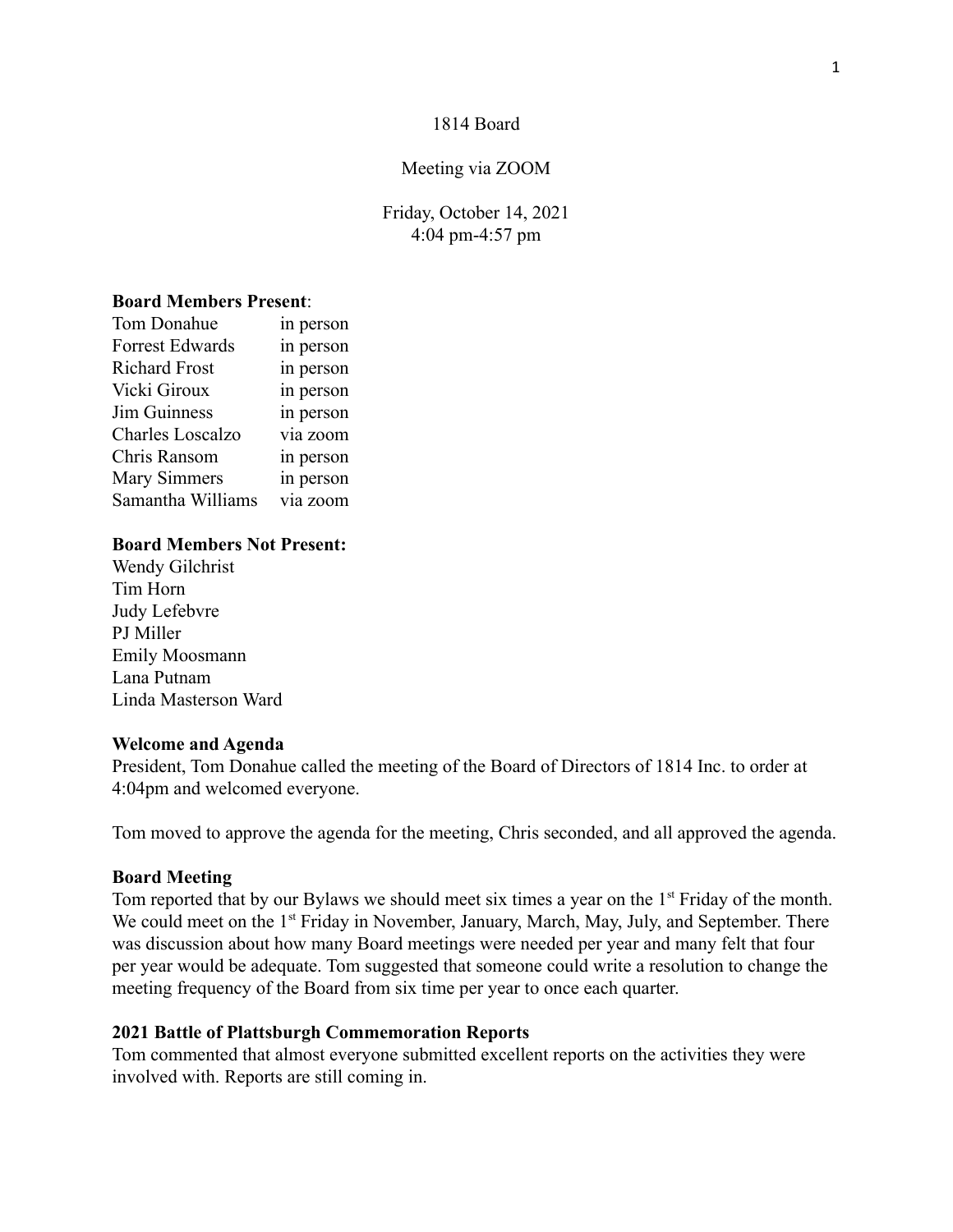# **2022 Battle of Plattsburgh Commemoration**

The Battle of Plattsburg Commemoration is usually held the second weekend in September, the first weekend after Labor Day. For 2022 this would be September 9, 10 and 11. There was discussion that we might need to tentatively pick dates for more than just a year ahead so maybe at least for 2022 and 2023. These would be tentative.

## **2021 Commemoration Video**

Bruce Carlin videotaped the entire weekend. He needs at least \$1,000. to edit the recording. Forrest moved to pay up to \$1,500. to Bruce Carlin for editing the video tape of the 2021 Commemoration. Rich seconded. All in attendance approved. Motion passed.

# **Treasurer's Report**

Forrest presented the Treasurer's report.

There was discussion on the report and Forrest answered everyone's questions. It was noted that the values of In-Kind contributions are included in the budget. The greatest discount on services was given by Bruce Carlin. Forrest noted that 1099s will be issued, as required, to all individuals who received \$600. or more.

Mary moved to accept the Treasurer's Report. Vicki seconded. No further discussion. All present approved. Motion passed.

## **Meeting with the City of Plattsburgh**

Tom said that Vicki and he would be meeting with representative of the City of Plattsburgh this Monday, October 18. They will be meeting with Courtney and Skippy from the City. They will be reviewing the 2021 Commemoration. They will give the City our 2022 tentative date of Sept 9-11, 2022, and request that other, not related activities not be scheduled on those dates if possible. They will talk about closing the streets, access to rest rooms, increasing waste receptacles, adding recycling receptacles, liaisons from city and 1814 group. One idea is to engage the Scouts in a project to increase recycling. Tom and Vicki will ask about the use of Wilcox Dock for battles on the water.

### **Nominations to the 1814 Board**

|                | Tom described the current slate of nominations:                   |
|----------------|-------------------------------------------------------------------|
| President      | Tom Donahue                                                       |
| Vice President | Co Vice President Vicki Giroux and Co Vice President Timothy Horn |
| Treasurer      | <b>Forrest Edwards</b>                                            |
| Secretary      | Chris Ransom                                                      |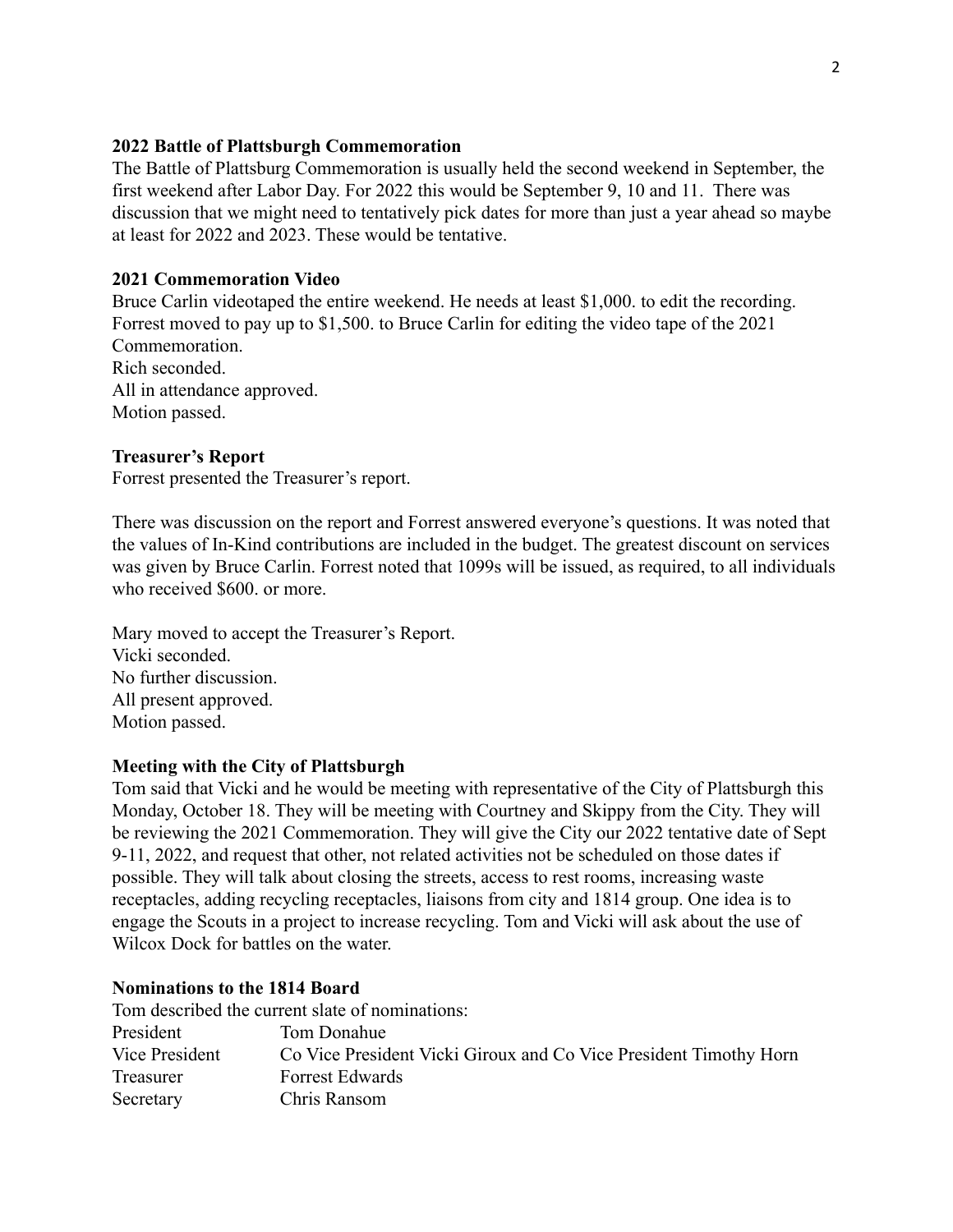Individuals interested in remaining on the Board in addition to the Officers listed above are: Richard Frost Wendy Gilchrist Jim Guinness Judy Lefebvre Charles Loscalzo Mary Simmers

Linda Masterson Ward would like to continue to be active in the Battle of Plattsburgh but does wish to continue on the Board.

Samantha Williams will be consulting with the Board of the Kent Delord House to see if someone is interested in serving on the 1814 Board as Samantha lives a distance from Plattsburgh and someone who lives closer might be better able to attend Board meetings.

Of the sixteen current Board members, Tom has not heard back from Lana Putnam, PJ Miller, and Emily Moosmann.

Board members were asked to give suggestions for Board members. Mary Simmers suggested Bruce Moore, Steve Peters, and Kristin Collins.

Vicki will create a form for an email vote.

Tom moved that the current nominations be accepted. Forrest seconded. There was no further discussion. All present approved the current nominations.

Nominations will be accepted until next Friday, October 22, 2021.

Vicki will create a form for voting and the voting will be conducted by email.

According to our Bylaws we can have up to 20 Board Members. We currently have 16 Board Members.

### **Reenactors**

Sam spoke to the challenge of attracting reenactors to our event. She said that museum staff (New York State and Vermont) let each other know when they are planning activities. She has given Crown Point our tentative date of Sept 9-11, 2022, and they plan to avoid scheduling activities during that time. Museums post their activities schedules on their web sites. Sam pointed out that reenactors are very interested in battles on the water. Currently the water in the Saranac River is too low for battles on the water. She in investigating the use of Wilcox Dock. Wilcox Dock is walking distance of downtown and there is area available to park.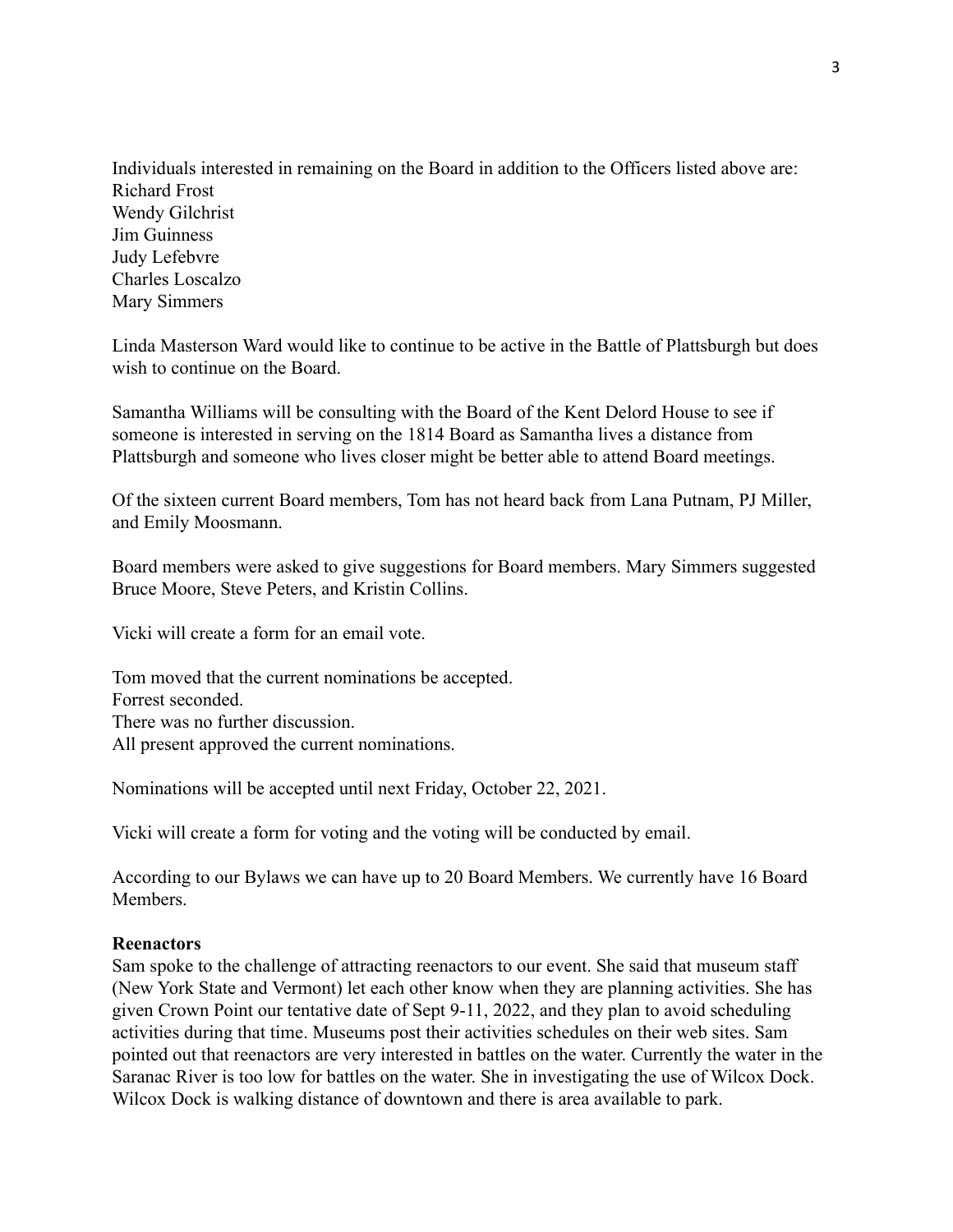# **Quilt Raffle**

The quilt will be displayed in the mall the beginning of November. Please email Linda when you can sell raffle tickets at the mall while the quilt is on display. The quilt will be raffled on Veterans' Day.

# **Business After Hours**

Tom and Forrest are planning to attend the upcoming Business After Hours at Olive Ridley's 5:30pm to 7pm on Thursday, October 21. Tom encouraged BOP members to attend. Business After Hours provides a good opportunity to thank our supporters and to educate people about the Battle of Plattsburgh Commemoration.

## **Signs**

For future events, we will try to design signs with a space to add stickers for the date so that the signs can be reused each year, only changing the date with new stickers.

## **Cards**

Chris will send sympathy and get-well cards from 1814 Battle of Plattsburgh to Judy and Lana, respectively.

## **Board Meetings**

Tom asked Chris to see if the auditorium in the Plattsburgh Public Library is available for Friday, November 5, 2021, from 4pm to 6pm.

### **Adjournment**

Forrest moved to adjourn the meeting. Jim seconded. All present approved.

Meeting adjourned at 4:57pm

Respectfully submitted:

Chris Ransom, Secretary

### **Attachments:**

Agenda October 14, 2021 1814 Commemoration, Inc. Balance Sheet, as of October 14, 2021, Profit & Loss Nov 1, 2020 through October 14, 2021 and Transaction Detail By Account Nov 1, 2020 through October 14, 2021